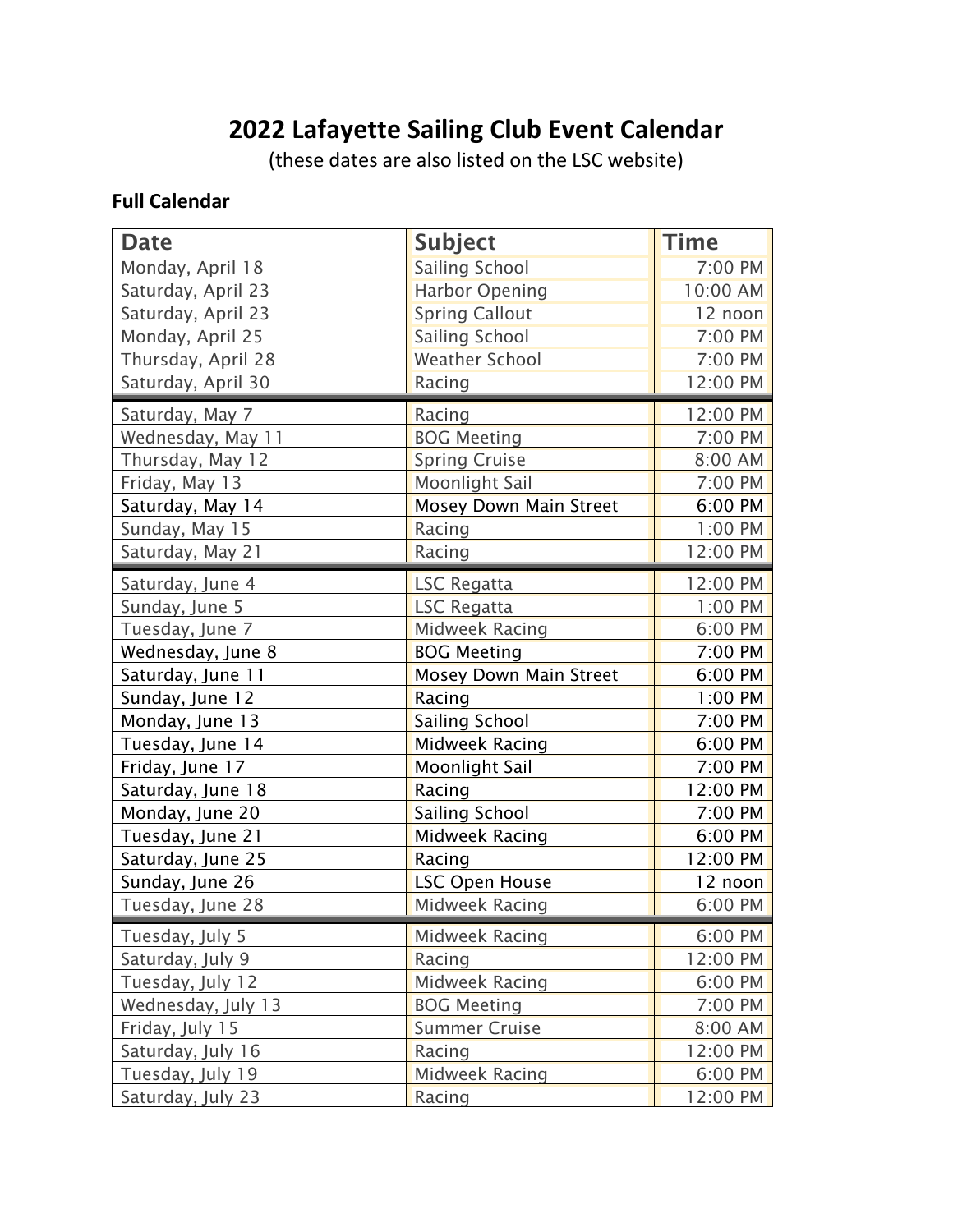| Tuesday, July 26        | Midweek Racing        | 6:00 PM  |
|-------------------------|-----------------------|----------|
| Saturday, July 30       | Racing                | 12:00 PM |
| Tuesday, August 2       | Midweek Racing        | 6:00 PM  |
| Saturday, August 6      | <b>LSC Regatta</b>    | 12:00 PM |
|                         |                       | 1:00 PM  |
| Sunday, August 7        | <b>LSC Regatta</b>    |          |
| Wednesday, August 10    | <b>BOG Meeting</b>    | 7:00 PM  |
| Friday, August 12       | Moonlight Sail        | 7:00 PM  |
| Saturday, August 13     | Racing                | 12:00 PM |
| Saturday, August 20     | Racing                | 12:00 PM |
| Saturday, August 27     | Racing                | 12:00 PM |
| Friday, September 9     | <b>Moonlight Sail</b> | 7:00 PM  |
| Saturday, September 10  | Racing                | 12:00 PM |
| Wednesday, September 14 | <b>BOG Meeting</b>    | 7:00 PM  |
| Saturday, September 17  | Racing                | 12:00 PM |
| Saturday, September 24  | Racing                | 12:00 PM |
| Sunday, September 29    | <b>Fall Cruise</b>    | 8:00 AM  |
| Saturday, October 1     | Racing                | 12:00 PM |
| Friday, October 7       | <b>Moonlight Sail</b> | 7:00 PM  |
| Saturday, October 8     | Racing                | 12:00 PM |
| Wednesday, October 12   | <b>BOG Meeting</b>    | 7:00 PM  |
| Friday, October 28      | <b>Fall Banquet</b>   | 6:00 PM  |
| Wednesday, November 9   | <b>BOG Meeting</b>    | 7:00 PM  |
| Saturday, November 12   | <b>Harbor Cleanup</b> | 10:00 AM |
| Wednesday, December 14  | <b>BOG Meeting</b>    | 7:00 PM  |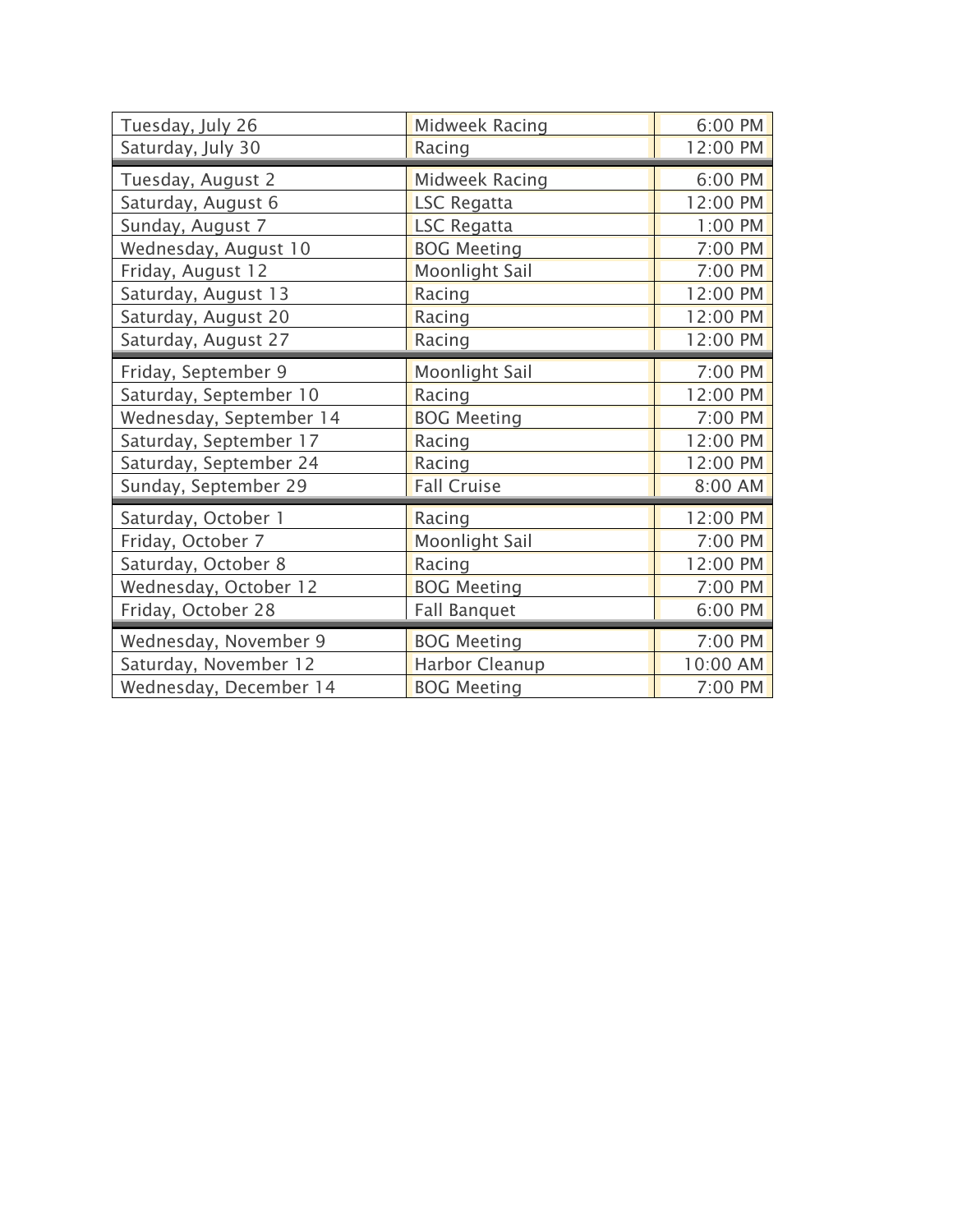### **Weekend Races**

| Saturday, April 30     | Racing             | 12:00 PM |
|------------------------|--------------------|----------|
|                        |                    |          |
| Saturday, May 7        | Racing             | 12:00 PM |
| Sunday, May 15         | Racing             | 1:00 PM  |
| Saturday, May 21       | Racing             | 12:00 PM |
|                        |                    |          |
| Saturday, June 4       | <b>LSC Regatta</b> | 12:00 PM |
| Sunday, June 5         | <b>LSC Regatta</b> | 1:00 PM  |
| Sunday, June 12        | Racing             | 1:00 PM  |
| Saturday, June 18      | Racing             | 12:00 PM |
| Saturday, June 25      | Racing             | 12:00 PM |
|                        |                    |          |
| Saturday, July 9       | Racing             | 12:00 PM |
| Saturday, July 16      | Racing             | 12:00 PM |
| Saturday, July 23      | Racing             | 12:00 PM |
| Saturday, July 30      | Racing             | 12:00 PM |
|                        |                    |          |
| Saturday, August 6     | <b>LSC Regatta</b> | 12:00 PM |
| Sunday, August 7       | <b>LSC Regatta</b> | 1:00 PM  |
| Saturday, August 13    | Racing             | 12:00 PM |
| Saturday, August 20    | Racing             | 12:00 PM |
| Saturday, August 27    | Racing             | 12:00 PM |
|                        |                    |          |
| Saturday, September 10 | Racing             | 12:00 PM |
| Saturday, September 17 | Racing             | 12:00 PM |
| Saturday, September 24 | Racing             | 12:00 PM |
|                        |                    |          |
| Saturday, October 1    | Racing             | 12:00 PM |
| Saturday, October 8    | Racing             | 12:00 PM |

### **Midweek Racing\***

| Tuesday, June 7   | <b>Midweek Racing</b> | 6:00 PM |
|-------------------|-----------------------|---------|
| Tuesday, June 14  | <b>Midweek Racing</b> | 6:00 PM |
| Tuesday, June 21  | <b>Midweek Racing</b> | 6:00 PM |
| Tuesday, June 28  | <b>Midweek Racing</b> | 6:00 PM |
| Tuesday, July 5   | <b>Midweek Racing</b> | 6:00 PM |
| Tuesday, July 12  | <b>Midweek Racing</b> | 6:00 PM |
| Tuesday, July 19  | <b>Midweek Racing</b> | 6:00 PM |
| Tuesday, July 26  | <b>Midweek Racing</b> | 6:00 PM |
| Tuesday, August 2 | <b>Midweek Racing</b> | 6:00 PM |

\*The actual date of racing will be determined on the preceding Sunday or Monday.